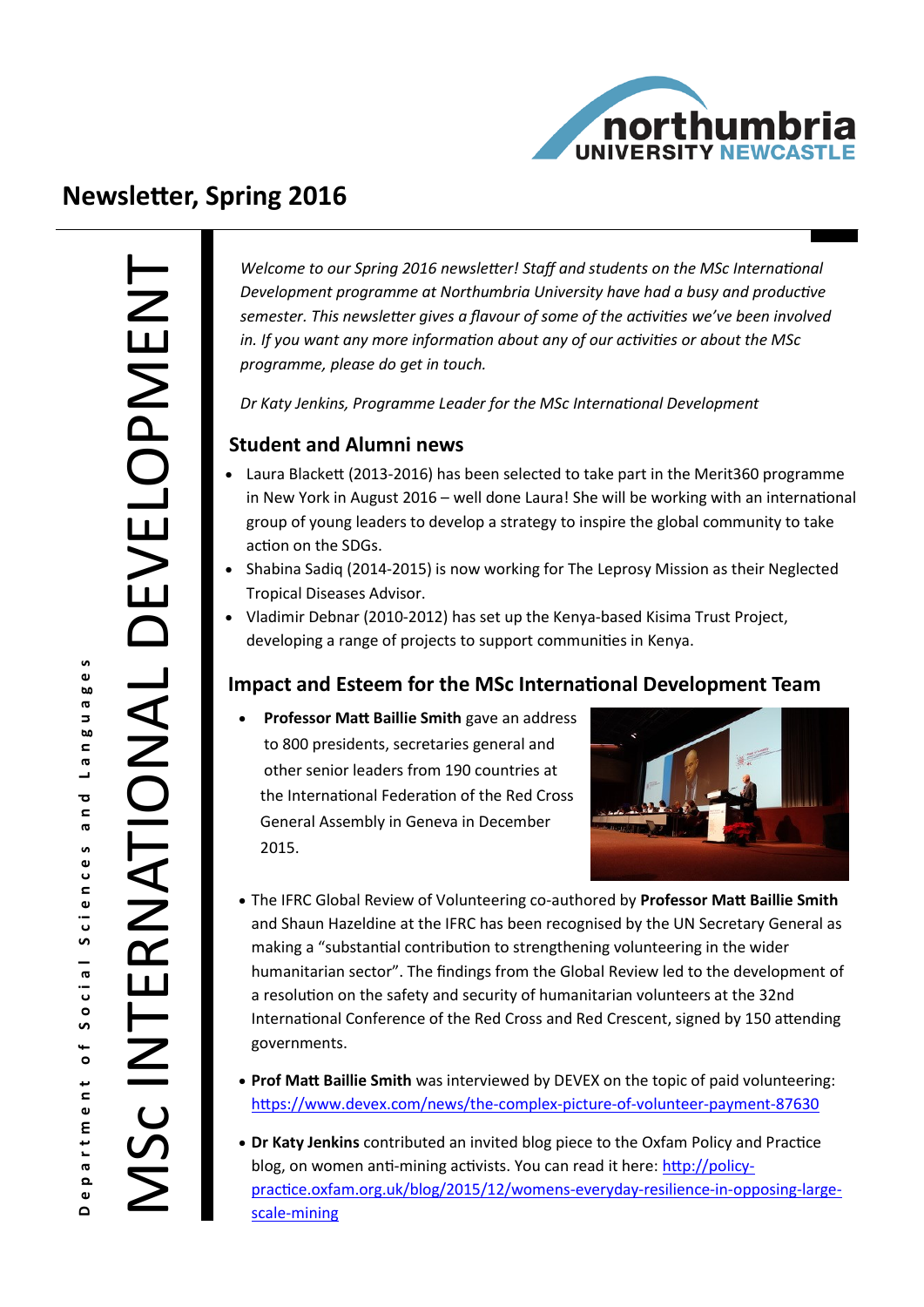## **Programme highlights**

It has been another hectic semester on the MSc International Development!

Students have enjoyed an engaging programme of teaching, guest speakers and other activities, some highlights are below...

- MSc staff and students enjoyed a curry night together in February. In March, we held an international development-themed film night, when we watched and discussed 'The Last King of Scotland'.
- Students took part in a simulated river basin role play in 'Conflict, Aid and Changing Geopolitics', using a polystyrene river basin model to learn more about cooperation and conflict in international river basins.
- The staff team have been busy re-designing the MSc International Development programme, to ensure it continues to deliver cutting-edge content. The re-vamped programme will be delivered from Sept 2016.
- Students have enjoyed this semester's Centre for International Development seminar series, with guest speakers including Megan McInnes from Global Witness, and Dr Hugo Romero Toledo from the Universidad Católica de Temuco, in Chile.
- Students have been undertaking placements with a range of organisations, and with the staff from the Centre for International Development, as part of the 'Management and Practice in Development' module.
- During May, MSc students are taking part in a series of careers development events on Working in International Development, including guest speakers, bespoke CV advice, and hints and tips on breaking into the sector.

For more information about our MSc International Development programme, please [click here,](https://www.northumbria.ac.uk/study-at-northumbria/courses/international-development-ft-dtfint6/) or contact Dr Katy Jenkins, Programme Leader ([katy.jenkins@northumbria.ac.uk\)](mailto:katy.jenkins@northumbria.ac.uk?subject=MSc%20ID%20Spring%202015%20Newsletter%20follow%20up). You can also visit the Centre for International Development website <http://www.northumbria.ac.uk/cid>

### **Recent Publications**

The last 6 months have seen some high impact outputs from the MSc teaching team:

**Baillie Smith, M. (**contributing author) 2015, World Disasters Report. Focus on local actors, the key to humanitarian effectiveness. IFRC, Geneva

**Baillie Smith, M.**, Laurie, N., Brown, E., Griffiths, M., **Humble, D.** (2016), "Education, International Volunteering, and Citizenship: Young People's Subjectivities and Geographies of Development", in *Geographies of Global Issues: Change and Threat* N. Ansell, N. Klocker, T. Skelton (eds) Springer Singapore: Singapore. pp 1-20.

**Coulthard, S.** (contributing author) (2016) '*Engage key social concepts for sustainability' Science* 352:6281, 38-40

Hazeldine, S. and **Baillie Smith, M.** (2015) *IFRC Global Review of Volunteering* IFRC: Geneva.

**Jenkins, K.** and Rondón, G. (2015) "'Eventually the mine will come': Women anti-mining activists' everyday resilience in opposing resource extraction in the Andes' *Gender and Development* 23:3, 415-431

Skinner, A., **Baillie Smith, M.**, Brown, E. and Troll, T. (2016 forthcoming) (eds) *Education, Learning and the Transformation of Development*. London: Routledge.

Skinner, A. and **Baillie Smith, M.** (2015) *Reconceptualising global education from the grassroots: the lived experiences of practitioners*. DEEEP: Brussels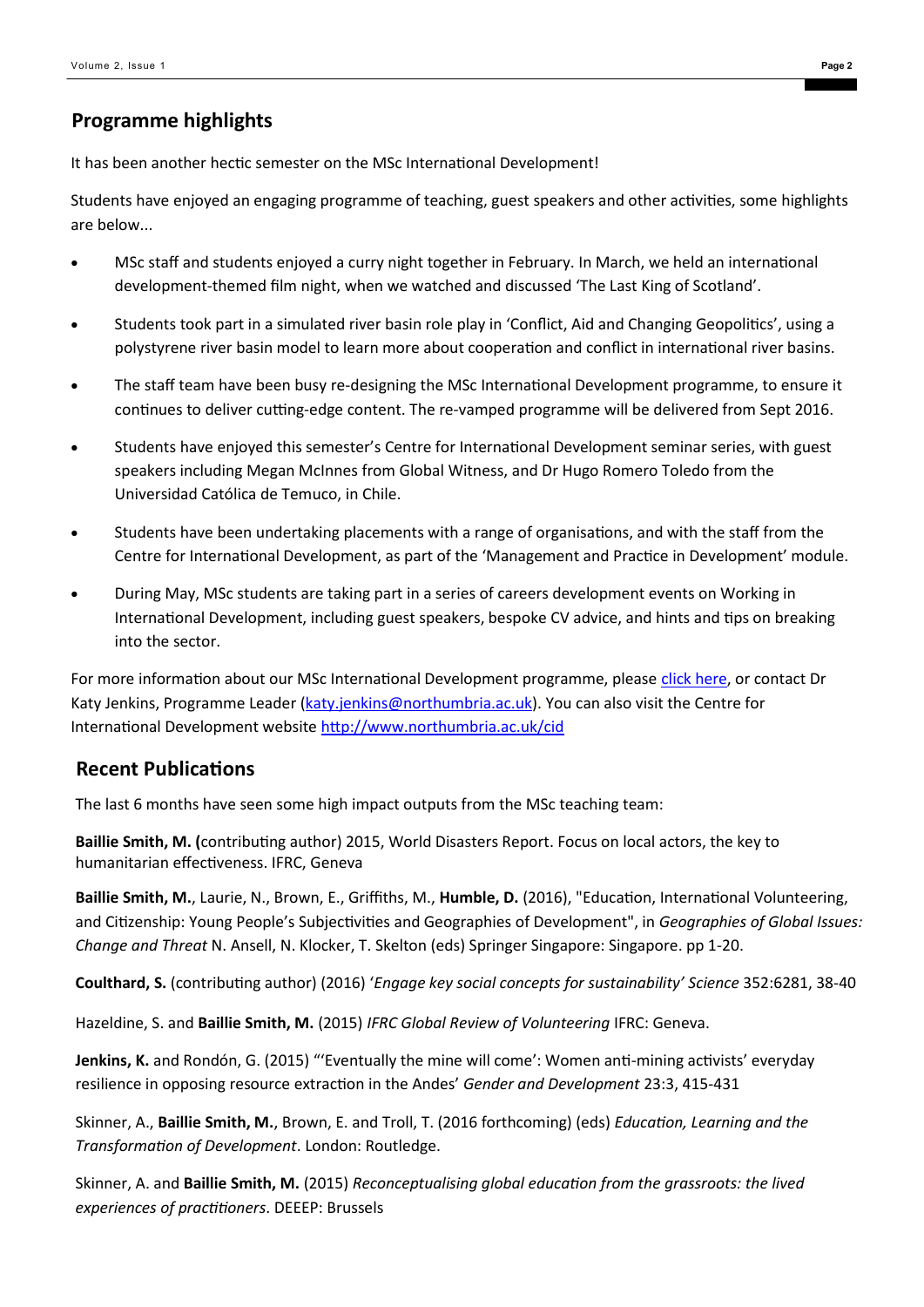#### **Staff News and Activities**

Members of the MSc teaching team conduct cutting edge international development focused research, working with NGOs, governmental organisations and communities all around the world. See below for some research highlights from this semester:

- **Professor Matt Baillie Smith** has secured funding to work in partnership with the Swedish Red Cross on a new global project on volunteers in complex humanitarian environments – the Volunteers in Complex Humanitarian Environments (ViCE) Project. Local and national volunteers often play a critical during conflicts and emergencies, particularly when the international humanitarian system withdraws and local infrastructures are damaged. This project is gathering data through listening studies with volunteers and other stakeholders in Sudan, South Sudan, Ukraine, Honduras, Myanmar and Afghanistan. The project will help us understand the motivations of volunteers and their role in the wider humanitarian system, helping us to raise awareness and understanding of their roles and develop policies and practices that support them more effectively.
- **Dr Katy Jenkins** has recently been awarded a prestigious Leverhulme Fellowship for a project entitled 'Women, Mining and Participatory Photography in the Peruvian Andes. The Fellowship will run for 14 months from February 2017, and will involve developing a participatory photography project with women from communities opposing large scale mining developments in Peru.
- **Professor Steve Taylor** gave his inaugural professional lecture at Northumbria University in April 2016. This was entitled 'Migration, Caste and Development: Indian Punjabi Transnationalism'.
- **Dr Oliver Hensengerth's** Newton Fund project Proactively Living with Floods: Development New Approaches to Flood Management in the Mekong Delta, Vietnam held its first workshop in Ho Chi Minh City in January 2016. The grant is co-owned by Prof Dao Xuan Hoc at the Water Resources University in Vietnam. The workshop was further supported by the UNDP Vietnam. The second workshop took place in May 2016 at Northumbria University. Participants came from the National Flood Forum and the Environment Agency, and the Universities of Sheffield, Southampton, Cologne, Nottingham-Ningbo, and Cantho. The second day of the workshop involved an excursion to Keswick in the Lake District to meet with the Keswick Flood Action Group in the context of last year's winter floods. The trip formed part of the project aims to study UK approaches to flood management, in particular the inclusion of local communities in flood policy making and implementation.
- **Dr Darryl Humble** is undertaking ongoing data collection with small scale NGOs and community development programmes in South India, with an emphasis on working in and for development in a neoliberal context.
- **Professor Matt Baillie Smith** and **Nisha Susan Thomas** were invited to the ViCE Listening Study Closing Meeting held in Dubai from 23-29 April 2016, organised by Swedish Red Cross, as part of the global research project on Volunteering in Conflicts and Emergencies.
- **Dr Siobhan Daly** will be carrying out some research on the relationship between feminism, social movements and philanthropy with members of the International Network of Women's Funds. The Faculty of Arts, Design and Social Sciences now has a Memorandum of Understanding with this international network.